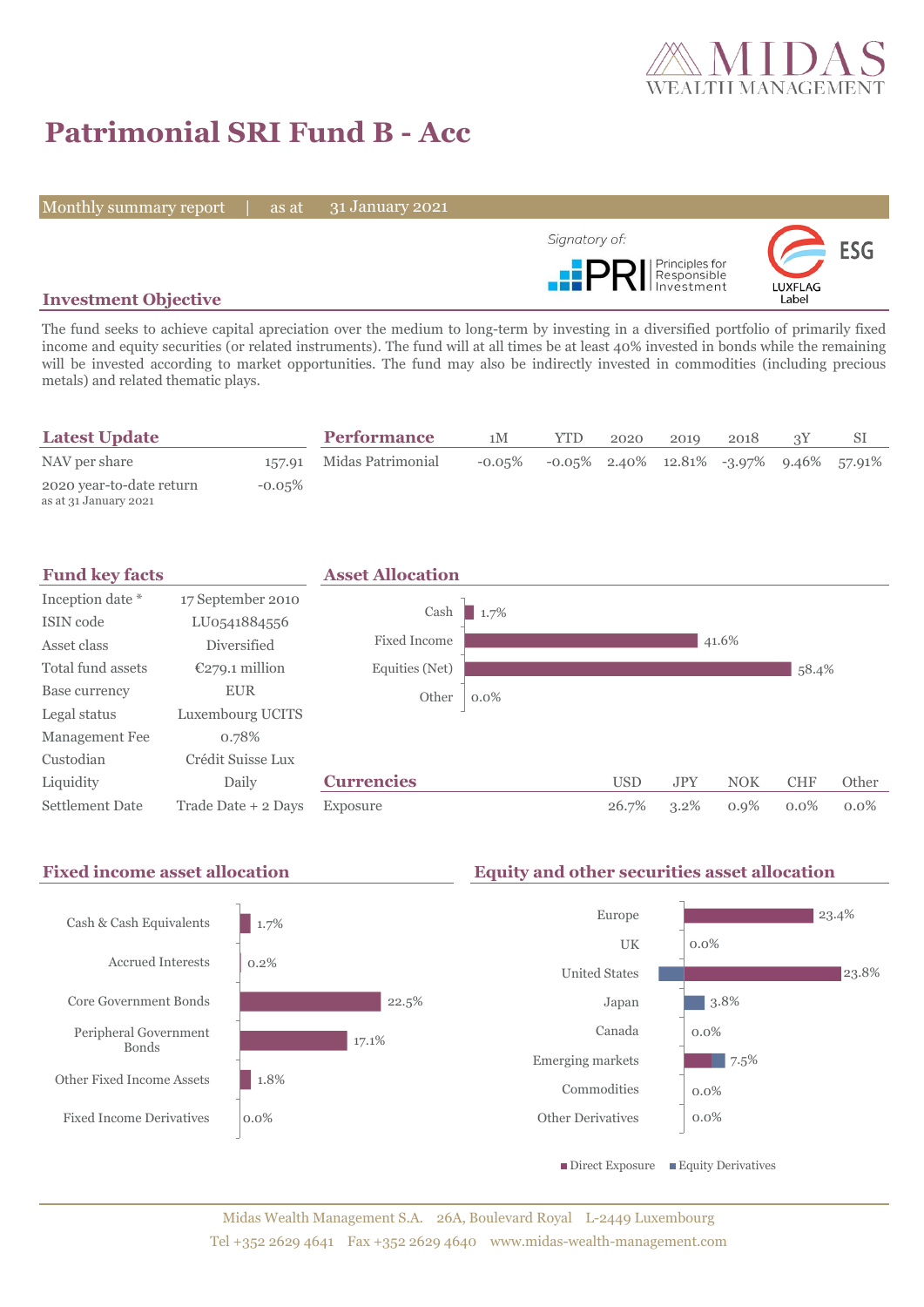

# **Patrimonial SRI Fund B - Acc**

Monthly summary report | as at

31 January 2021

| Top 10 fixed income holdings            | Rating | Weight  |            | <b>Fixed income rating breakdown</b> |       |       |
|-----------------------------------------|--------|---------|------------|--------------------------------------|-------|-------|
| BTPS: BTPS 0.35 02/01/25                | BBB-   | $3.2\%$ |            |                                      |       |       |
| BUNDESSCHATZANW: BKO 0 03/11/22         | AAA    | 2.8%    | AAA        |                                      |       | 28.7% |
| BTPS: BTPS 1 07/15/22                   | BBB-   | 2.5%    | AA         |                                      | 20.6% |       |
| SPANISH GOV'T: SPGB o 01/31/26          | $BBB+$ | 2.5%    | Α          | 9.5%                                 |       |       |
| NETHERLANDS GOVT: NETHER 3 1/4 07/15/21 | AAA    | 2.5%    | <b>BBB</b> |                                      |       | 35.4% |
| IRISH GOVT : IRISH $1.05/15/26$         | A      | $2.1\%$ | <b>BB</b>  | $5.9\%$                              |       |       |
| SPANISH GOV'T: SPGB 0.4 04/30/22        | $BBB+$ | 2.0%    | B          | $0.0\%$                              |       |       |
| FRANCE O.A.T.: FRTR 0 02/25/22          | AA     | 1.9%    | <b>CCC</b> | $0.0\%$                              |       |       |
| FRANCE O.A.T.: FRTR 1 1/4 05/25/36      | AA     | 1.8%    |            |                                      |       |       |
| REP OF POLAND: POLAND 0 02/10/25        | $A-$   | 1.8%    | NR.        | $0.0\%$                              |       |       |

| Top 10 equity holdings       | Sector                        | Weight  |
|------------------------------|-------------------------------|---------|
| ALIBABA GROUP HOLDING-SP ADR | <b>Consumer Discretionary</b> | $2.4\%$ |
| <b>BROADCOM INC</b>          | <b>Information Technology</b> | 2.3%    |
| <b>PROSUS NV</b>             | <b>Consumer Discretionary</b> | 2.1%    |
| AMAZON.COM INC               | <b>Consumer Discretionary</b> | 2.0%    |
| PAYPAL HOLDINGS INC          | <b>Information Technology</b> | 2.0%    |
| AKAMAI TECHNOLOGIES INC      | <b>Information Technology</b> | 1.8%    |
| MICROSOFT CORP               | <b>Information Technology</b> | 1.8%    |
| UNIBAIL-RODAMCO-WESTFIELD    | Real Estate                   | 1.8%    |
| <b>IOVIA HOLDINGS INC</b>    | Health Care                   | 1.6%    |
| ALPHABET INC-CL A            | <b>Communication Services</b> | 1.5%    |

### **Equity sector breakdown**





# **Thematics breakdown Top 5 funds and other holdings**

| Allianz China A-Shares                           | 2.7% |
|--------------------------------------------------|------|
| iShares STOXX Europe 600 Oil & Gas UCITS 2.1%    |      |
| iShares EURO STOXX Banks 30-15 UCITS ET 1.9%     |      |
| iShares S&P 500 Financials Sector UCITS ETI 1.6% |      |
| iShares STOXX Europe 600 Travel & Leisure 1 1.1% |      |